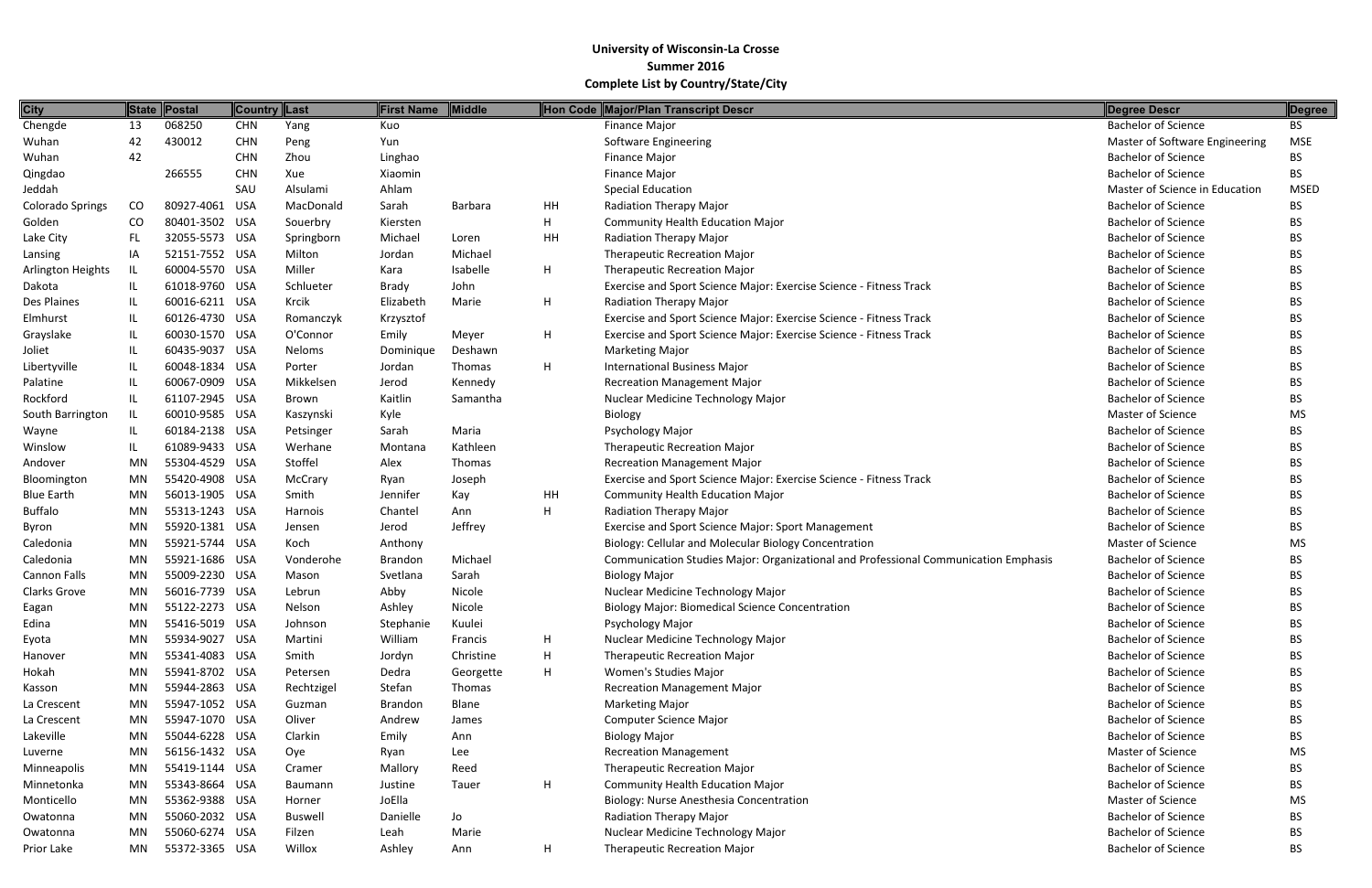| <b>City</b>         |           | State Postal   | Country Last |               | <b>First Name</b> | Middle        |           | Hon Code Major/Plan Transcript Descr                                                | <b>Degree Descr</b>        | Degree      |
|---------------------|-----------|----------------|--------------|---------------|-------------------|---------------|-----------|-------------------------------------------------------------------------------------|----------------------------|-------------|
| Red Wing            | MN        | 55066-4707 USA |              | Altendorf     | Amber             | Rose          | H.        | Radiation Therapy Major                                                             | <b>Bachelor of Science</b> | <b>BS</b>   |
| Richfield           | MN        | 55423-4146 USA |              | Klepsa        | Tory              | Shawn Michael |           | <b>Biology Major</b>                                                                | <b>Bachelor of Science</b> | BS          |
| Rochester           | <b>MN</b> | 55902-2269 USA |              | Markin        | Judith            | Faye          |           | Radiation Therapy Major                                                             | <b>Bachelor of Science</b> | <b>BS</b>   |
| Rochester           | MN        | 55901-3517 USA |              | Richards      | Clarissa          | Marie         |           | <b>Community Health Education Major</b>                                             | <b>Bachelor of Science</b> | <b>BS</b>   |
| Rogers              | MN        | 55374-8652 USA |              | <b>Besse</b>  | Eric              | Alan          |           | Exercise and Sport Science Major: Sport Management                                  | <b>Bachelor of Science</b> | BS          |
| Rosemount           | MN        | 55068-4450 USA |              | Havrilla      | Samantha          | Rae           | H.        | <b>Community Health Education Major</b>                                             | <b>Bachelor of Science</b> | <b>BS</b>   |
| Saint Charles       | MN        | 55972-1060 USA |              | <b>Barth</b>  | Nolan             | Michael       | H         | <b>Therapeutic Recreation Major</b>                                                 | <b>Bachelor of Science</b> | <b>BS</b>   |
| Saint Paul          | <b>MN</b> | 55119-6631 USA |              | Mullin        | Thomas            |               |           | Exercise and Sport Science Major: Exercise Science - Fitness Track                  | <b>Bachelor of Science</b> | <b>BS</b>   |
| Savage              | MN        | 55378-2106 USA |              | Janski        | Kellie            | Lyn           | <b>HH</b> | <b>Community Health Education Major</b>                                             | <b>Bachelor of Science</b> | <b>BS</b>   |
| Shakopee            | MN        | 55379-3127 USA |              | McClaire      | Samantha          |               |           | <b>Economics Major</b>                                                              | <b>Bachelor of Arts</b>    | BA          |
| Stacy               | MN        | 55079-9557 USA |              | Phillips      | Joanna            | Grace         |           | <b>Therapeutic Recreation Major</b>                                                 | <b>Bachelor of Science</b> | <b>BS</b>   |
| Stillwater          | MN        | 55082-5535 USA |              | Pike          | Kaitlyn           | Jean          |           | Exercise and Sport Science Major: Exercise Science - Fitness Track                  | <b>Bachelor of Science</b> | <b>BS</b>   |
| Stillwater          | <b>MN</b> | 55082-5234 USA |              | Pratt         | Cassie            | Marie         |           | Exercise and Sport Science Major: Exercise Science - Fitness Track                  | <b>Bachelor of Science</b> | <b>BS</b>   |
| Waconia             | MN        | 55387-9670 USA |              | Grimm         | Valerie           | Miranda       | H         | <b>Community Health Education Major</b>                                             | <b>Bachelor of Science</b> | <b>BS</b>   |
| <b>West Concord</b> | MN        | 55985-2057 USA |              | Smith         | Elle              | Marie         |           | <b>Community Health Education Major</b>                                             | <b>Bachelor of Science</b> | <b>BS</b>   |
| White Bear Lake     | MN        | 55110-5749 USA |              | Piotraschke   | Leah              | Christine     |           | Communication Studies Major: Organizational and Professional Communication Emphasis | <b>Bachelor of Science</b> | BS          |
| White Bear Lk       | MN        | 55127-2331 USA |              | Saiko         | Kayla             | Marie         | <b>HH</b> | <b>Therapeutic Recreation Major</b>                                                 | <b>Bachelor of Science</b> | <b>BS</b>   |
| Winona              | MN        | 55987-2681 USA |              | Moran         | Kimberly          | Ann           |           | <b>Professional Development</b>                                                     | Master of Educ - Prof Dev  | <b>MEPD</b> |
| Winona              | MN        | 55987-2331 USA |              | Schewe        | Amanda            |               |           | <b>Professional Development</b>                                                     | Master of Educ - Prof Dev  | <b>MEPD</b> |
| Woodbury            | MN        | 55125-1658 USA |              | Bandholz      | Jacklyn           | Marcy         | H         | <b>Therapeutic Recreation Major</b>                                                 | <b>Bachelor of Science</b> | <b>BS</b>   |
| Woodbury            | <b>MN</b> | 55125-9296 USA |              | White         | Samantha          | Ann           |           | <b>Therapeutic Recreation Major</b>                                                 | <b>Bachelor of Science</b> | <b>BS</b>   |
| Charlotte           | <b>NC</b> | 28269-3182 USA |              | Perugini      | Angela            | Maria         |           | Nuclear Medicine Technology Major                                                   | <b>Bachelor of Science</b> | <b>BS</b>   |
| Roswell             | <b>NM</b> | 88201-3256 USA |              | Mello         | Hannah            |               |           | <b>Biology: Aquatic Science Concentration</b>                                       | <b>Master of Science</b>   | <b>MS</b>   |
| Coatesville         | PA        | 19320-4255 USA |              | Worst         | David             | Landis        |           | Exercise and Sport Science: Physical Education Teaching                             | Master of Science          | <b>MS</b>   |
| Gallatin            | <b>TN</b> | 37066-0800 USA |              | O'Neill       | Elise             | Marie         |           | <b>Recreation Management Major</b>                                                  | <b>Bachelor of Science</b> | <b>BS</b>   |
| El Paso             | TX        | 79904-3524 USA |              | Urbina        | Lydia             | Yadira        |           | Exercise and Sport Science: Physical Education Teaching                             | Master of Science          | MS          |
| Adams               | WI        | 53910-9469 USA |              | Rearden       | Autumn            | Sage          |           | <b>Community Health Education Major</b>                                             | <b>Bachelor of Science</b> | <b>BS</b>   |
| Altoona             | WI        | 54720-2083 USA |              | Strahm        | Corey             | Patrick       |           | Biology: Nurse Anesthesia Concentration                                             | Master of Science          | MS          |
| Appleton            | WI        | 54915-7450 USA |              | <b>Nellis</b> | Shelby            | Marie         | <b>HH</b> | <b>Therapeutic Recreation Major</b>                                                 | <b>Bachelor of Science</b> | <b>BS</b>   |
| Appleton            | WI        | 54911-2923 USA |              | Pamperin      | Alexander         | Jon           |           | <b>Marketing Major</b>                                                              | <b>Bachelor of Science</b> | <b>BS</b>   |
| Appleton            | WI        | 54915-7283 USA |              | Rozum         | Meghan            |               |           | Finance Major                                                                       | <b>Bachelor of Science</b> | <b>BS</b>   |
| Argyle              | WI        | 53504-9726 USA |              | Chapin        | Cameron           | Elizabeth     |           | <b>Therapeutic Recreation Major</b>                                                 | <b>Bachelor of Science</b> | <b>BS</b>   |
| Arkansaw            | WI        | 54721-9457 USA |              | Tomlinson     | Taylor            | Sue           |           | Radiation Therapy Major                                                             | <b>Bachelor of Science</b> | <b>BS</b>   |
| Ashland             | WI        | 54806-2666 USA |              | Wagner        | Heather           | Anne          |           | <b>Community Health Education Major</b>                                             | <b>Bachelor of Science</b> | <b>BS</b>   |
| Athens              | WI        | 54411-9768 USA |              | Schreiner     | Heather           | Nicole        |           | Exercise and Sport Science Major: Exercise Science - Fitness Track                  | <b>Bachelor of Science</b> | <b>BS</b>   |
| Bangor              | WI        | 54614-7204 USA |              | Garves        | Jennifer          | Lynn          |           | <b>Professional Development</b>                                                     | Master of Educ - Prof Dev  | <b>MEPD</b> |
| Beaver Dam          | WI        | 53916-3069 USA |              | Cichy         | Amber             | Rae           |           | <b>Professional Development</b>                                                     | Master of Educ - Prof Dev  | <b>MEPD</b> |
| Beaver Dam          | WI        | 53916-1558 USA |              | Hughes        | Laura             | Margaret      |           | <b>Professional Development</b>                                                     | Master of Educ - Prof Dev  | <b>MEPD</b> |
| Blanchardville      | WI        | 53516-9122 USA |              | Meudt         | Jason             | Jeffrey       |           | Radiation Therapy Major                                                             | <b>Bachelor of Science</b> | BS.         |
| <b>Brillion</b>     | WI        | 54110-9410 USA |              | Van Druten    | Matthew           | Jerome        |           | Exercise and Sport Science Major: Exercise Science - Fitness Track                  | <b>Bachelor of Science</b> | <b>BS</b>   |
| <b>Brookfield</b>   | WI        | 53005-4074 USA |              | Olsen         | Danielle          | Marie         |           | <b>Therapeutic Recreation Major</b>                                                 | <b>Bachelor of Science</b> | <b>BS</b>   |
| <b>Brookfield</b>   | WI        | 53045-1817 USA |              | Zuba          | Alayna            | Rae           |           | Exercise and Sport Science Major: Exercise Science - Fitness Track                  | <b>Bachelor of Science</b> | <b>BS</b>   |
| Brooklyn            | WI        | 53521-9207 USA |              | Knipfer       | Cara              | Christine     |           | Exercise and Sport Science Major: Exercise Science - Fitness Track                  | <b>Bachelor of Science</b> | BS          |
| Burlington          | WI        | 53105-2423 USA |              | Strong        | Sarah             | Ann           |           | Exercise and Sport Science Major: Sport Management                                  | <b>Bachelor of Science</b> | <b>BS</b>   |
| Cashton             | WI        | 54619-6126 USA |              | Manke         | Seth              | Arden         |           | <b>Biology Major</b>                                                                | <b>Bachelor of Science</b> | <b>BS</b>   |
| Cedarburg           | WI        | 53012-9513 USA |              | Aderman       | Hailey            | Jean          |           | Exercise and Sport Science Major: Sport Management                                  | <b>Bachelor of Science</b> | <b>BS</b>   |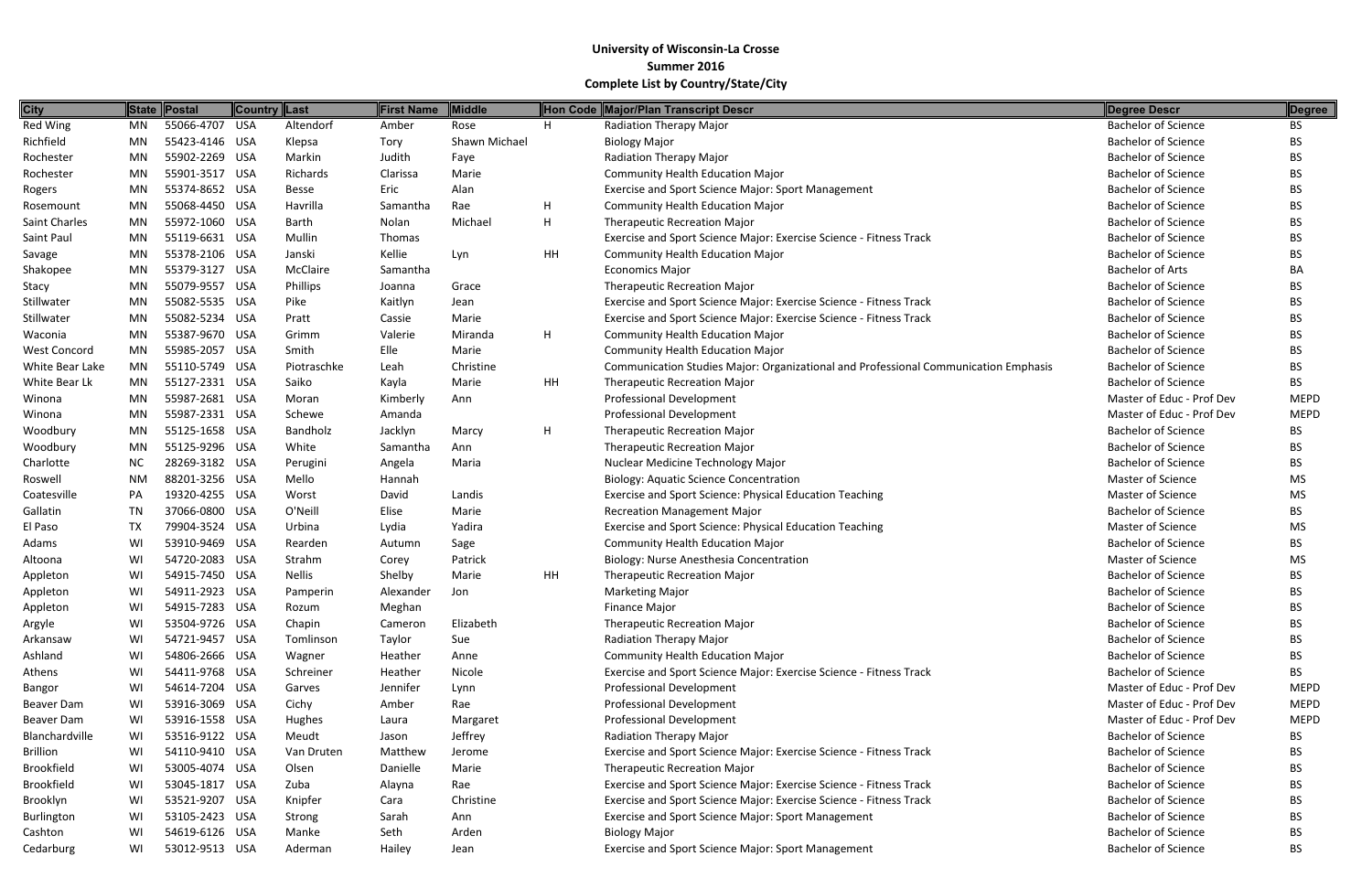| <b>City</b>         |    | State Postal   | <b>Country Last</b> |                  | <b>First Name</b> | Middle           |           | Hon Code Major/Plan Transcript Descr                                        | Degree Descr               | Degree      |
|---------------------|----|----------------|---------------------|------------------|-------------------|------------------|-----------|-----------------------------------------------------------------------------|----------------------------|-------------|
| Chaseburg           | WI | 54621-8074 USA |                     | Young            | Timothy           | Neal             |           | <b>Biology Major: Biomedical Science Concentration</b>                      | <b>Bachelor of Science</b> | BS.         |
| Chilton             | WI | 53014-9644 USA |                     | Calnin           | Elise             | Marie            |           | Microbiology Major                                                          | <b>Bachelor of Science</b> | <b>BS</b>   |
| Chippewa Falls      | WI | 54729-9275 USA |                     | McLain           | Katherine         | Sylvia           |           | <b>Biology Major</b>                                                        | <b>Bachelor of Science</b> | BS.         |
| Clinton             | WI | 53525-8661 USA |                     | Nickel           | Olivia            | Anne             |           | <b>Therapeutic Recreation Major</b>                                         | <b>Bachelor of Science</b> | BS.         |
| Colgate             | WI | 53017-9657 USA |                     | Downs            | Shannon           | Faye             |           | Psychology Major                                                            | <b>Bachelor of Science</b> | BS.         |
| Colgate             | WI | 53017-9659 USA |                     | Geier            | Sarah             | Noelle           |           | Physics Major                                                               | <b>Bachelor of Science</b> | BS.         |
| Columbus            | WI | 53925-1665 USA |                     | <b>Baker</b>     | <b>Bryant</b>     | Joseph           |           | Psychology Major                                                            | <b>Bachelor of Science</b> | BS.         |
| Conover             | WI | 54519-9313 USA |                     | Kelling          | Aaron             | George           |           | Physics Major                                                               | <b>Bachelor of Science</b> | BS.         |
| <b>Cross Plains</b> | WI | 53528-9252 USA |                     | Bakken           | Elizabeth         | Susan            | H         | Exercise and Sport Science Major: Exercise Science - Fitness Track          | <b>Bachelor of Science</b> | BS.         |
| <b>Cross Plains</b> | WI | 53528-9557 USA |                     | Southard         | Samuel            | Adam             |           | Biology: Nurse Anesthesia Concentration                                     | Master of Science          | <b>MS</b>   |
| Cuba City           | WI | 53807-1623 USA |                     | White            | Joshua            | Joseph           |           | <b>Community Health Education Major</b>                                     | <b>Bachelor of Science</b> | BS.         |
| De Forest           | WI | 53532-2308 USA |                     | Pickarts         | Trent             | Anthony          |           | <b>Marketing Major</b>                                                      | <b>Bachelor of Science</b> | BS.         |
| De Forest           | WI | 53532-9706 USA |                     | Ziegler          | Deanna            | Donna            | H.        | Radiation Therapy Major                                                     | <b>Bachelor of Science</b> | BS.         |
| De Pere             | WI | 54115-1747 USA |                     | Forrest          | Jordan            | James            |           | <b>Management Major</b>                                                     | <b>Bachelor of Science</b> | BS.         |
| De Pere             | WI | 54115-1822 USA |                     | Pichler          | Meagan            |                  | HH        | <b>Community Health Education Major</b>                                     | <b>Bachelor of Science</b> | BS          |
| De Pere             | WI | 54115-1822 USA |                     | Pichler          | Meagan            |                  | <b>HH</b> | <b>Ethnic and Racial Studies Minor</b>                                      | <b>Bachelor of Science</b> | BS.         |
| Eagle               | WI | 53119-1453 USA |                     | Zuknik           | Destiny           | Grace            |           | <b>Recreation Management Major</b>                                          | <b>Bachelor of Science</b> | BS.         |
| Eastman             | WI | 54626-8172 USA |                     | Achenbach        | Drew              | Daniel           |           | <b>Accountancy Major</b>                                                    | <b>Bachelor of Science</b> | BS.         |
| Eau Claire          | WI | 54703-5455 USA |                     | Christensen      | Nicholas          | Glen             |           | <b>Management Major</b>                                                     | <b>Bachelor of Science</b> | BS.         |
| Eau Claire          | WI | 54701-1900 USA |                     | Noland           | Hang              | <b>Tuyet Thi</b> |           | Biology: Nurse Anesthesia Concentration                                     | Master of Science          | <b>MS</b>   |
| Eau Claire          | WI | 54701-8819 USA |                     | Smetana          | Devin             | Martin           | H         | <b>Economics Major</b>                                                      | <b>Bachelor of Science</b> | BS.         |
| Eau Claire          | WI | 54701-7447 USA |                     | Sturz            | Sawyer            | Scott            |           | Exercise and Sport Science Major: Sport Management                          | <b>Bachelor of Science</b> | BS.         |
| Ellsworth           | WI | 54011-4627 USA |                     | Smith            | Joseph            | Micah            | H         | Sociology Major                                                             | <b>Bachelor of Arts</b>    | BA          |
| Evansville          | WI | 53536-1315 USA |                     | Hamby            | Simone            | Victorine        | HH        | Exercise and Sport Science Major: Exercise Science - Pre-professional Track | <b>Bachelor of Science</b> | BS.         |
| <b>Fall River</b>   | WI | 53932-9502 USA |                     | Hewitt           | Cassandra         | Mae              | Н         | <b>Therapeutic Recreation Major</b>                                         | <b>Bachelor of Science</b> | BS.         |
| Fitchburg           | WI | 53711-5496 USA |                     | Little           | Trevor            |                  |           | Exercise and Sport Science Major: Exercise Science - Fitness Track          | <b>Bachelor of Science</b> | BS.         |
| Franklin            | WI | 53132-1135 USA |                     | Hardy            | Alexander         | Joseph           | HH        | Exercise and Sport Science Major: Exercise Science - Fitness Track          | <b>Bachelor of Science</b> | BS.         |
| Franksville         | WI | 53126-9339 USA |                     | <b>Beaulieu</b>  | Nicole            | Renee            |           | Nuclear Medicine Technology Major                                           | <b>Bachelor of Science</b> | ВS          |
| Galesville          | WI | 54630-7306 USA |                     | Miller           | Amber             |                  |           | <b>Accountancy Major</b>                                                    | <b>Bachelor of Science</b> | <b>BS</b>   |
| Genoa               | WI | 54632-8708 USA |                     | <b>Brosinski</b> | Emma              | Josephine        | н         | <b>Community Health Education Major</b>                                     | <b>Bachelor of Science</b> | <b>BS</b>   |
| Germantown          | WI | 53022-6622 USA |                     | Abel             | Ariel             | Mary             |           | <b>Management Major</b>                                                     | <b>Bachelor of Science</b> | BS.         |
| Germantown          | WI | 53022-4694 USA |                     | Scuglik          | Tiffany           | <b>Bridget</b>   |           | <b>Marketing Major</b>                                                      | <b>Bachelor of Science</b> | BS.         |
| Germantown          | WI | 53022-4976 USA |                     | Smith            | Kelsey            | Jane             |           | <b>Therapeutic Recreation Major</b>                                         | <b>Bachelor of Science</b> | ВS          |
| Glen Flora          | WI | 54526-9738 USA |                     | Stanley          | Jade              | Rachelle         |           | Exercise and Sport Science Major: Exercise Science - Pre-professional Track | <b>Bachelor of Science</b> | BS.         |
| Grafton             | WI | 53024-2287 USA |                     | Mauer            | Benjamin          | Paul             |           | <b>Accountancy Major</b>                                                    | <b>Bachelor of Science</b> | BS.         |
| Grantsburg          | WI | 54840-7404 USA |                     | Fleischauer      | Kali              | Layne            |           | <b>Biology Major</b>                                                        | <b>Bachelor of Science</b> | BS.         |
| Green Bay           | WI | 54311-4845 USA |                     | Gutierrez        | Kimberly          |                  | H         | <b>Community Health Education Major</b>                                     | <b>Bachelor of Science</b> | BS.         |
| Green Bay           | WI | 54302-6108 USA |                     | Laakso           | Natasha           | Ann              |           | Professional Development                                                    | Master of Educ - Prof Dev  | <b>MEPD</b> |
| Green Bay           | WI | 54311-7284 USA |                     | Wentworth        | Vanessa           | Rae              | HH        | Radiation Therapy Major                                                     | <b>Bachelor of Science</b> | BS.         |
| Greenfield          | WI | 53228-2563 USA |                     | Ingish           | Carrie            | Elizabeth        | H         | <b>Therapeutic Recreation Major</b>                                         | <b>Bachelor of Science</b> | BS.         |
| Greenfield          | WI | 53228-4410 USA |                     | Singer           | Katherine         | Jennifer         | H         | <b>Therapeutic Recreation Major</b>                                         | <b>Bachelor of Science</b> | BS.         |
| Greenfield          | WI | 53221-2500 USA |                     | Zoltak           | Shane             | Michael          |           | Exercise and Sport Science Major: Sport Management                          | <b>Bachelor of Science</b> | BS.         |
| Greenleaf           | WI | 54126-9783 USA |                     | Adams            | Emily             |                  | H         | Radiation Therapy Major                                                     | <b>Bachelor of Science</b> | BS.         |
| Greenleaf           | WI | 54126-9675 USA |                     | Rotzenberg       | Alyssa            | Ann              | H         | Exercise and Sport Science Major: Exercise Science - Fitness Track          | <b>Bachelor of Science</b> | BS.         |
| Hartland            | WI | 53029-9035 USA |                     | <b>Bucher</b>    | Matthew           | Steven           |           | Exercise and Sport Science Major: Exercise Science - Fitness Track          | <b>Bachelor of Science</b> | BS.         |
| Holmen              | WI | 54636-9199 USA |                     | Bergum           | Elizabeth         | Monica           | HH        | <b>Community Health Education Major</b>                                     | <b>Bachelor of Science</b> | <b>BS</b>   |

| <b>Degree Descr</b>        | <b>Degree</b> |
|----------------------------|---------------|
| <b>Bachelor of Science</b> | <b>BS</b>     |
| <b>Bachelor of Science</b> | <b>BS</b>     |
| <b>Bachelor of Science</b> | <b>BS</b>     |
| <b>Bachelor of Science</b> | <b>BS</b>     |
| <b>Bachelor of Science</b> | <b>BS</b>     |
| <b>Bachelor of Science</b> | <b>BS</b>     |
| <b>Bachelor of Science</b> | <b>BS</b>     |
| <b>Bachelor of Science</b> | <b>BS</b>     |
| <b>Bachelor of Science</b> | <b>BS</b>     |
| <b>Master of Science</b>   | <b>MS</b>     |
| <b>Bachelor of Science</b> | <b>BS</b>     |
| <b>Bachelor of Science</b> | <b>BS</b>     |
| <b>Bachelor of Science</b> | <b>BS</b>     |
| <b>Bachelor of Science</b> | <b>BS</b>     |
| <b>Bachelor of Science</b> | <b>BS</b>     |
| <b>Bachelor of Science</b> | <b>BS</b>     |
| <b>Bachelor of Science</b> | <b>BS</b>     |
| <b>Bachelor of Science</b> | <b>BS</b>     |
| <b>Bachelor of Science</b> | <b>BS</b>     |
| <b>Master of Science</b>   | <b>MS</b>     |
| <b>Bachelor of Science</b> | <b>BS</b>     |
| <b>Bachelor of Science</b> | <b>BS</b>     |
| <b>Bachelor of Arts</b>    | BA            |
| <b>Bachelor of Science</b> | <b>BS</b>     |
| <b>Bachelor of Science</b> | <b>BS</b>     |
| <b>Bachelor of Science</b> | <b>BS</b>     |
| <b>Bachelor of Science</b> | <b>BS</b>     |
| <b>Bachelor of Science</b> | <b>BS</b>     |
| <b>Bachelor of Science</b> | BS            |
| <b>Bachelor of Science</b> | BS            |
| <b>Bachelor of Science</b> | BS            |
| <b>Bachelor of Science</b> | <b>BS</b>     |
| <b>Bachelor of Science</b> | <b>BS</b>     |
| <b>Bachelor of Science</b> | <b>BS</b>     |
| <b>Bachelor of Science</b> | <b>BS</b>     |
| <b>Bachelor of Science</b> | <b>BS</b>     |
| <b>Bachelor of Science</b> | <b>BS</b>     |
| Master of Educ - Prof Dev  | <b>MEPD</b>   |
| <b>Bachelor of Science</b> | <b>BS</b>     |
| <b>Bachelor of Science</b> | <b>BS</b>     |
| <b>Bachelor of Science</b> | <b>BS</b>     |
| <b>Bachelor of Science</b> | <b>BS</b>     |
| <b>Bachelor of Science</b> | <b>BS</b>     |
| <b>Bachelor of Science</b> | <b>BS</b>     |
| <b>Bachelor of Science</b> | <b>BS</b>     |
| <b>Bachelor of Science</b> | <b>BS</b>     |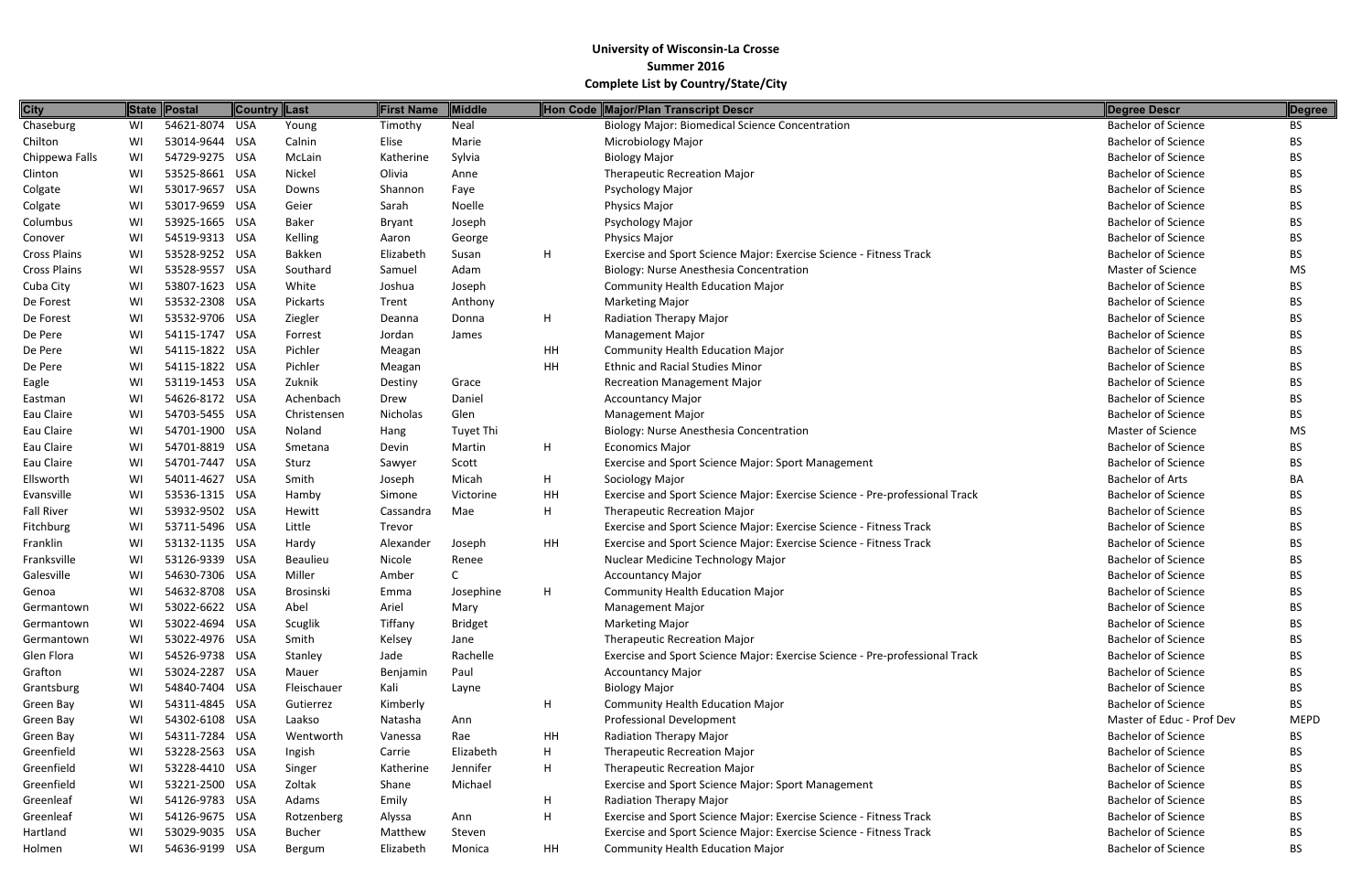| <b>City</b>     |    | State Postal   | <b>Country Last</b> |                | <b>First Name</b> | <b>Middle</b> |    | Hon Code Major/Plan Transcript Descr                                                | Degree Descr                    | Degree      |
|-----------------|----|----------------|---------------------|----------------|-------------------|---------------|----|-------------------------------------------------------------------------------------|---------------------------------|-------------|
| Holmen          | WI | 54636-8715 USA |                     | Little         | Will              | Ryan          |    | Software Engineering                                                                | Master of Software Engineering  | MSE         |
| Holmen          | WI | 54636-9142 USA |                     | Lulloff        | Jennifer          |               |    | <b>Professional Development</b>                                                     | Master of Educ - Prof Dev       | <b>MEPD</b> |
| Holmen          | WI | 54636-8805 USA |                     | Robinson       | Bryan             | Scottie       |    | <b>Biology Major</b>                                                                | <b>Bachelor of Science</b>      | <b>BS</b>   |
| Horicon         | WI | 53032-2001 USA |                     | Krause-Emerick | Jessica           | Diane         |    | <b>Therapeutic Recreation Major</b>                                                 | <b>Bachelor of Science</b>      | <b>BS</b>   |
| Hortonville     | WI | 54944-9654 USA |                     | Vander Velden  | Payton            | Rae           |    | <b>Accountancy Major</b>                                                            | <b>Bachelor of Science</b>      | <b>BS</b>   |
| Howard          | WI | 54313-3997 USA |                     | Schaut         | Mariah            | Lynn          | H. | <b>Therapeutic Recreation Major</b>                                                 | <b>Bachelor of Science</b>      | BS          |
| Hudson          | WI | 54016-7690 USA |                     | Brunzel        | Halle             | Rae           | HH | <b>Community Health Education Major</b>                                             | <b>Bachelor of Science</b>      | <b>BS</b>   |
| Hudson          | WI | 54016-8126 USA |                     | Drewiske       | Madaline          | Marie         |    | <b>Management Major</b>                                                             | <b>Bachelor of Science</b>      | <b>BS</b>   |
| Iron Ridge      | WI | 53035-9600 USA |                     | Valuch         | Noelle            | Katrina       |    | Communication Studies Major: Organizational and Professional Communication Emphasis | <b>Bachelor of Science</b>      | <b>BS</b>   |
| Janesville      | WI | 53545-0631 USA |                     | Guadarrama     | Jesse             | Steven        |    | Psychology Major                                                                    | <b>Bachelor of Science</b>      | <b>BS</b>   |
| Johnson Creek   | WI | 53038-9508 USA |                     | Karwacki       | Laura             | Lynn          |    | Management Major                                                                    | <b>Bachelor of Science</b>      | <b>BS</b>   |
| Kenosha         | WI | 53144-1213 USA |                     | Henkes         | Aimee             | Louise        |    | <b>Professional Development</b>                                                     | Master of Educ - Prof Dev       | <b>MEPD</b> |
| Kenosha         | WI | 53144-2322 USA |                     | Horton         | Jenna             |               |    | <b>Therapeutic Recreation Major</b>                                                 | <b>Bachelor of Science</b>      | <b>BS</b>   |
| Kiel            | WI | 53042-1664 USA |                     | Kisiolek       | Jacob             | Norbert       |    | Exercise and Sport Science Major: Exercise Science - Fitness Track                  | <b>Bachelor of Science</b>      | <b>BS</b>   |
| La Crosse       | WI | 54603-2284 USA |                     | Allar          | Danielle          | Louise        |    | <b>Community Health Education Major</b>                                             | <b>Bachelor of Science</b>      | <b>BS</b>   |
| La Crosse       | WI | 54601-4621 USA |                     | Bahr           | Michelle          |               |    | <b>Professional Development</b>                                                     | Master of Educ - Prof Dev       | <b>MEPD</b> |
| La Crosse       | WI | 54601-4218 USA |                     | Baldania       | Akshat            |               |    | <b>Master of Business Administration</b>                                            | <b>Master of Business Admin</b> | <b>MBA</b>  |
| La Crosse       | WI | 54601-6867 USA |                     | Burns          | Leah              | N             |    | <b>Recreation Management Major</b>                                                  | <b>Bachelor of Science</b>      | <b>BS</b>   |
| La Crosse       | WI | 54601-5722 USA |                     | Chinander      | Trygve            | Karsten       |    | Exercise and Sport Science Major: Sport Management                                  | <b>Bachelor of Science</b>      | <b>BS</b>   |
| La Crosse       | WI | 54601-5722 USA |                     | Chinander      | Trygve            | Karsten       |    | <b>Recreation Minor</b>                                                             | <b>Bachelor of Science</b>      | <b>BS</b>   |
| La Crosse       | WI | 54601-9300 USA |                     | Clements       | Jacob             | Louis         |    | Biology: Nurse Anesthesia Concentration                                             | <b>Master of Science</b>        | MS          |
| La Crosse       | WI | 54601-6352 USA |                     | Day            | Kayleigh          | Jayne         |    | Community Health Education: Public Health                                           | <b>Master of Public Health</b>  | <b>MPH</b>  |
| La Crosse       | WI | 54601-3813 USA |                     | Foster         | Thomas            | John          |    | <b>Marketing Major</b>                                                              | <b>Bachelor of Science</b>      | <b>BS</b>   |
| La Crosse       | WI | 54601-7251 USA |                     | Friday         | Alicia            | Arlene        |    | Psychology Major                                                                    | <b>Bachelor of Science</b>      | <b>BS</b>   |
| La Crosse       | WI | 54601-7531 USA |                     | Guetschow      | Jacqueline        |               |    | <b>Professional Development</b>                                                     | Master of Educ - Prof Dev       | <b>MEPD</b> |
| La Crosse       | WI | 54603-2196 USA |                     | Hougen         | Erica             | Rae           |    | <b>Political Science Major</b>                                                      | <b>Bachelor of Arts</b>         | BA          |
| La Crosse       | WI | 54601-3852 USA |                     | Inabnit        | Heidi             | Marie         |    | Biology: Nurse Anesthesia Concentration                                             | <b>Master of Science</b>        | MS          |
| La Crosse       | WI | 54601-4061 USA |                     | Maffei         | Matias            |               |    | <b>Master of Business Administration</b>                                            | <b>Master of Business Admin</b> | <b>MBA</b>  |
| La Crosse       | WI | 54601-3424 USA |                     | Ruzicka        | Eric              | Gerald        |    | <b>Chemistry Major: ACS Certification</b>                                           | <b>Bachelor of Science</b>      | <b>BS</b>   |
| La Crosse       | WI | 54601-6533 USA |                     | Sanders        | Michael           |               |    | Biology: Nurse Anesthesia Concentration                                             | <b>Master of Science</b>        | MS          |
| La Crosse       | WI | 54601-4714 USA |                     | Schwanda       | Aly               |               |    | <b>Biology Major</b>                                                                | <b>Bachelor of Science</b>      | <b>BS</b>   |
| La Crosse       | WI | 54601-6485 USA |                     | Taylor         | Virginia          | Ann           |    | <b>Accountancy Major</b>                                                            | <b>Bachelor of Science</b>      | <b>BS</b>   |
| La Crosse       | WI | 54603-1098 USA |                     | Voegele        | Kelly             | JoAnn         | H  | <b>Therapeutic Recreation Major</b>                                                 | <b>Bachelor of Science</b>      | <b>BS</b>   |
| La Crosse       | WI | 54602-3224 USA |                     | Wang           | Paul              |               |    | <b>Master of Business Administration</b>                                            | <b>Master of Business Admin</b> | <b>MBA</b>  |
| Madison         | WI | 53711-3674 USA |                     | Dorn           | Elizabeth         | Adela         |    | Exercise and Sport Science Major: Exercise Science - Fitness Track                  | <b>Bachelor of Science</b>      | <b>BS</b>   |
| Madison         | WI | 53716-2472 USA |                     | Nelson         | Katelyn           | Marie         |    | <b>Therapeutic Recreation Major</b>                                                 | <b>Bachelor of Science</b>      | <b>BS</b>   |
| Madison         | WI | 53704-2207 USA |                     | Vesco          | Matthew           | Thomas        |    | <b>Economics Major</b>                                                              | <b>Bachelor of Science</b>      | <b>BS</b>   |
| Marion          | WI | 54950-8500 USA |                     | Evrard         | Summer            | Rae           | Н. | <b>Radiation Therapy Major</b>                                                      | <b>Bachelor of Science</b>      | <b>BS</b>   |
| Marshfield      | WI | 54449-5604 USA |                     | Peterson       | Morgan            | Christine     |    | <b>Community Health Education Major</b>                                             | <b>Bachelor of Science</b>      | BS          |
| Mc Farland      | WI | 53558-9587 USA |                     | Vallon         | Patrick           | Anthony       |    | <b>Marketing Major</b>                                                              | <b>Bachelor of Science</b>      | <b>BS</b>   |
| Medford         | WI | 54451-8308 USA |                     | Zuleger        | Rhianna           | Denise        |    | <b>Community Health Education Major</b>                                             | <b>Bachelor of Science</b>      | BS          |
| Menasha         | WI | 54952-9424 USA |                     | Wittmann       | Tierney           | Marie         | H  | <b>Community Health Education Major</b>                                             | <b>Bachelor of Science</b>      | <b>BS</b>   |
| Menomonee Falls | WI | 53051-6315 USA |                     | Flegner        | Jacob             | Joseph        |    | Exercise and Sport Science Major: Exercise Science - Fitness Track                  | <b>Bachelor of Science</b>      | <b>BS</b>   |
| Menomonee Falls | WI | 53051-7437 USA |                     | Rohde          | Abigail           | A             |    | Psychology Major                                                                    | <b>Bachelor of Science</b>      | BS          |
| Merrill         | WI | 54452-8102 USA |                     | Dahlke         | Grant             | Kyle          |    | Exercise and Sport Science Major: Exercise Science - Fitness Track                  | <b>Bachelor of Science</b>      | BS          |
| Milwaukee       | WI | 53223-5238 USA |                     | Leggett        | Devonte           |               |    | <b>Management Major</b>                                                             | <b>Bachelor of Science</b>      | <b>BS</b>   |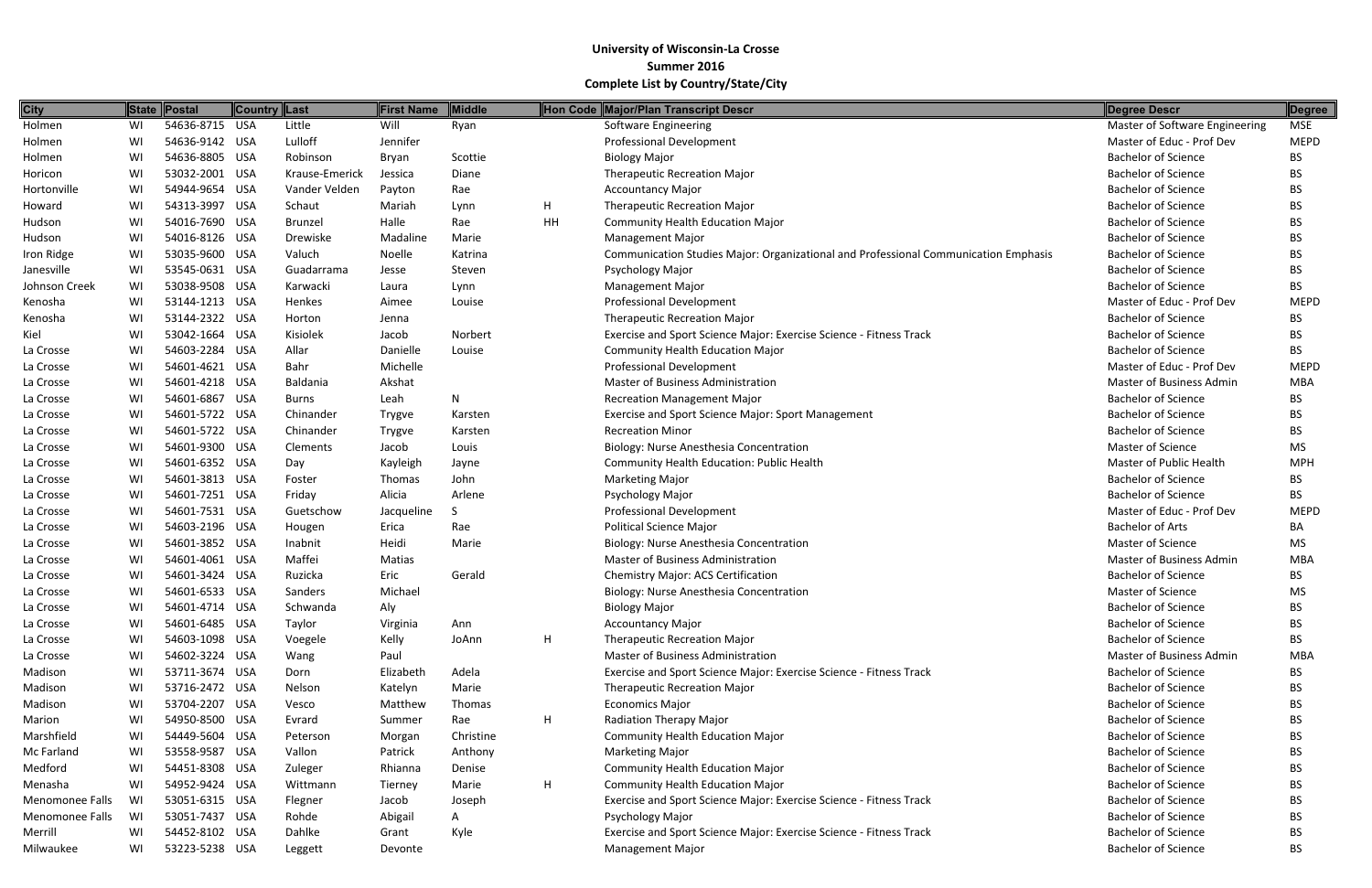| <b>City</b>            |    | State Postal   | Country Last |                | <b>First Name</b> | Middle         |    | Hon Code Major/Plan Transcript Descr                                     | Degree Descr                    | Degree     |
|------------------------|----|----------------|--------------|----------------|-------------------|----------------|----|--------------------------------------------------------------------------|---------------------------------|------------|
| Milwaukee              | WI | 53225-1040 USA |              | Luehring       | Jessica           |                | H  | Health and Wellness Management Major                                     | <b>Bachelor of Science</b>      | BS.        |
| Milwaukee              | WI | 53207-5259 USA |              | Rivera         | Lydia             | Andrea         |    | <b>Community Health Education Major</b>                                  | <b>Bachelor of Science</b>      | BS.        |
| Mondovi                | WI | 54755-8147 USA |              | Comerford      | Carly             | D.             |    | <b>Therapeutic Recreation Major</b>                                      | <b>Bachelor of Science</b>      | BS.        |
| Mondovi                | WI | 54755-1131 USA |              | Gruber         | Annah             | Rose           |    | <b>Therapeutic Recreation Major</b>                                      | <b>Bachelor of Science</b>      | BS.        |
| Mondovi                | WI | 54755-3504 USA |              | Pichler        | Leah              | Clare          | H  | Sociology Major                                                          | <b>Bachelor of Arts</b>         | BA         |
| Montfort               | WI | 53569-9743 USA |              | Pustina        | Maria             | Jo             | HH | <b>Therapeutic Recreation Major</b>                                      | <b>Bachelor of Science</b>      | BS.        |
| Mosinee                | WI | 54455-9352 USA |              | Lawson         | Daniel            | John           |    | Exercise and Sport Science Major: Exercise Science - Fitness Track       | <b>Bachelor of Science</b>      | BS.        |
| Mosinee                | WI | 54455-8952 USA |              | Wanta          | Kristen           | Margaret       | HH | <b>Community Health Education Major</b>                                  | <b>Bachelor of Science</b>      | BS.        |
| Mount Pleasant         | WI | 53406-5917 USA |              | Molbeck        | Taylor            | Elaine         | H  | Exercise and Sport Science Major: Exercise Science - Fitness Track       | <b>Bachelor of Science</b>      | BS.        |
| Muskego                | WI | 53150-2926 USA |              | Kotecki        | Kelsey            | Marie          |    | <b>Biology Major: Aquatic Science Concentration</b>                      | <b>Bachelor of Science</b>      | ВS         |
| Neenah                 | WI | 54956-2906 USA |              | Lendrum        | Jonathan          |                | H  | <b>Biology Major: Biomedical Science Concentration</b>                   | <b>Bachelor of Science</b>      | BS.        |
| Neenah                 | WI | 54956-9039 USA |              | Murphy         | Michael           | McKenzie       |    | Exercise and Sport Science Major: Exercise Science - Fitness Track       | <b>Bachelor of Science</b>      | <b>BS</b>  |
| Neenah                 | WI | 54956-1199 USA |              | Peterson       | Amanda            | Gabrielle      |    | <b>Therapeutic Recreation Major</b>                                      | <b>Bachelor of Science</b>      | BS.        |
| Nekoosa                | WI | 54457-9411 USA |              | Gonzalez       | Jessica           |                | H  | <b>Therapeutic Recreation Major</b>                                      | <b>Bachelor of Science</b>      | BS.        |
| New Berlin             | WI | 53151-3706 USA |              | Alwaissi       | Khayriah          | Lynn           |    | <b>Recreation Management Major</b>                                       | <b>Bachelor of Science</b>      | ВS         |
| <b>New Glarus</b>      | WI | 53574-9707 USA |              | Watterson      | Danielle          | Katherine      |    | Philosophy Major                                                         | <b>Bachelor of Science</b>      | BS.        |
| North Fond du Lac      | WI | 54937-1582 USA |              | Phillips       | Hannah            | Rhian Kathleen | HH | <b>Community Health Education Major</b>                                  | <b>Bachelor of Science</b>      | ВS         |
| Norwalk                | WI | 54648-8114 USA |              | Banks          | Chantel           | Marie          |    | <b>Therapeutic Recreation Major</b>                                      | <b>Bachelor of Science</b>      | BS.        |
| Oak Creek              | WI | 53154-3721 USA |              | Kilby          | Michelle          | Renee          |    | Nuclear Medicine Technology Major                                        | <b>Bachelor of Science</b>      | BS.        |
| Oconomowoc             | WI | 53066-2849 USA |              | Graf           | Rianna            | Yaeger         |    | <b>Therapeutic Recreation Major</b>                                      | <b>Bachelor of Science</b>      | BS.        |
| Oconomowoc             | WI | 53066-2916 USA |              | Previte        | Kara              | Elizabeth      | HH | <b>Therapeutic Recreation Major</b>                                      | <b>Bachelor of Science</b>      | BS.        |
| Oconto Falls           | WI | 54154-9547 USA |              | <b>Brasier</b> | Samantha          | Rose           | H  | <b>Therapeutic Recreation Major</b>                                      | <b>Bachelor of Science</b>      | BS.        |
| Onalaska               | WI | 54650-2402 USA |              | Berget         | Melissa           | LaVon          |    | Psychology Major                                                         | <b>Bachelor of Science</b>      | BS.        |
| Onalaska               | WI | 54650-9062 USA |              | Felix          | Michael           | Raymond        |    | Master of Business Administration                                        | Master of Business Admin        | MBA        |
| Onalaska               | WI | 54650-3350 USA |              | Fockler        | Alexandria        | Rose           |    | Nuclear Medicine Technology Major                                        | <b>Bachelor of Science</b>      | BS.        |
| Onalaska               | WI | 54650-9318 USA |              | Hilden         | Jamie             | Veronica       | H  | <b>Community Health Education Major</b>                                  | <b>Bachelor of Science</b>      | BS.        |
| Onalaska               | WI | 54650-8583 USA |              | Lanik          | Gregory           | Thomas         | H  | Nuclear Medicine Technology Major                                        | <b>Bachelor of Science</b>      | <b>BS</b>  |
| Onalaska               | WI | 54650-2635 USA |              | Seithamer      | Ellen             | Courtney       |    | <b>Master of Business Administration</b>                                 | <b>Master of Business Admin</b> | <b>MBA</b> |
| Oregon                 | WI | 53575-3700 USA |              | Ackerman       | Cody              | Joseph         |    | Exercise and Sport Science Major: Exercise Science - Fitness Track       | <b>Bachelor of Science</b>      | BS.        |
| Oregon                 | WI | 53575-2657 USA |              | Mosiman        | Matthew           | Evan           |    | Exercise and Sport Science: Human Performance                            | Master of Science               | MS         |
| Pewaukee               | WI | 53072-5165 USA |              | Reinicke       | Austin            | Michael        |    | <b>Chemistry Major: ACS Certification</b>                                | <b>Bachelor of Science</b>      | BS.        |
| Plain                  | WI | 53577-9633 USA |              | Diehl          | Andrea            | Marlene        | H  | Radiation Therapy Major                                                  | <b>Bachelor of Science</b>      | BS.        |
| Platteville            | WI | 53818-2313 USA |              | Allen          | Chad              | Daniel         |    | Exercise and Sport Science Major: Exercise Science - Fitness Track       | <b>Bachelor of Science</b>      | BS         |
| Pleasant Prairie       | WI | 53158-4014 USA |              | Koch           | Garett            | Dean           |    | Radiation Therapy Major                                                  | <b>Bachelor of Science</b>      | BS.        |
| Pleasant Prairie       | WI | 53158-2047 USA |              | Koehnle        | Bryanna           | Marie          |    | Nuclear Medicine Technology Major                                        | <b>Bachelor of Science</b>      | BS.        |
| Poynette               | WI | 53955-9381 USA |              | Maki           | Trevor            | Jon            |    | <b>Accountancy Major</b>                                                 | <b>Bachelor of Science</b>      | BS.        |
| Prairie du Sac         | WI | 53578-9750 USA |              | Gehring        | Zoe               | Marie          |    | <b>Therapeutic Recreation Major</b>                                      | <b>Bachelor of Science</b>      | BS.        |
| Racine                 | WI | 53402-1626 USA |              | Adamowicz      | Jessica           | Catherine      |    | <b>Therapeutic Recreation Major</b>                                      | <b>Bachelor of Science</b>      | BS.        |
| Racine                 | WI | 53405-2457 USA |              | Frederickson   | Natalie           | Ann            |    | <b>Community Health Education Major</b>                                  | <b>Bachelor of Science</b>      | BS         |
| Racine                 | WI | 53402-2065 USA |              | Quella         | Caitlin           | Rae            | HH | <b>Biology Major</b>                                                     | <b>Bachelor of Science</b>      | BS.        |
| Racine                 | WI | 53405-2421 USA |              | Schuebel       | <b>Brandon</b>    | Tyler          |    | <b>Exercise and Sport Science Major: Sport Management</b>                | <b>Bachelor of Science</b>      | BS.        |
| Reedsburg              | WI | 53959-2529 USA |              | Herritz        | Samantha          | Lee            |    | Psychology Major                                                         | <b>Bachelor of Science</b>      | BS.        |
| Reedsville             | WI | 54230-8121 USA |              | Heafy          | Margaret          | LaVerne        |    | <b>Therapeutic Recreation Major</b>                                      | <b>Bachelor of Science</b>      | <b>BS</b>  |
| Rhinelander            | WI | 54501-8649 USA |              | Pride          | Connor            | Lee            |    | <b>Communication Studies Major: Interpersonal Communication Emphasis</b> | <b>Bachelor of Arts</b>         | BA         |
| <b>Richland Center</b> | WI | 53581-5975 USA |              | Peterson       | Dana              | Michelle       | H  | <b>Radiation Therapy Major</b>                                           | <b>Bachelor of Science</b>      | BS.        |
| Ridgeway               | WI | 53582-9667 USA |              | Husom          | Alayna            | Jean           |    | <b>Community Health Education Major</b>                                  | <b>Bachelor of Science</b>      | BS.        |

| <b>Degree Descr</b>             | <b>Degree</b> |
|---------------------------------|---------------|
| <b>Bachelor of Science</b>      | BS            |
| <b>Bachelor of Science</b>      | BS            |
| Bachelor of Science             | <b>BS</b>     |
| <b>Bachelor of Science</b>      | <b>BS</b>     |
| <b>Bachelor of Arts</b>         | BА            |
| <b>Bachelor of Science</b>      | <b>BS</b>     |
| Bachelor of Science             | <b>BS</b>     |
| <b>Bachelor of Science</b>      | <b>BS</b>     |
| <b>Bachelor of Science</b>      | <b>BS</b>     |
| <b>Bachelor of Science</b>      | <b>BS</b>     |
| <b>Bachelor of Science</b>      | <b>BS</b>     |
| <b>Bachelor of Science</b>      | <b>BS</b>     |
| <b>Bachelor of Science</b>      | <b>BS</b>     |
| <b>Bachelor of Science</b>      | BS            |
| <b>Bachelor of Science</b>      | <b>BS</b>     |
| <b>Bachelor of Science</b>      | <b>BS</b>     |
| <b>Bachelor of Science</b>      | <b>BS</b>     |
| <b>Bachelor of Science</b>      | <b>BS</b>     |
| <b>Bachelor of Science</b>      | <b>BS</b>     |
| <b>Bachelor of Science</b>      | <b>BS</b>     |
| <b>Bachelor of Science</b>      | <b>BS</b>     |
| <b>Bachelor of Science</b>      | <b>BS</b>     |
| <b>Bachelor of Science</b>      | BS.           |
| <b>Master of Business Admin</b> | MBA           |
| <b>Bachelor of Science</b>      | <b>BS</b>     |
| <b>Bachelor of Science</b>      | <b>BS</b>     |
| <b>Bachelor of Science</b>      | <b>BS</b>     |
| <b>Master of Business Admin</b> | MBA           |
| <b>Bachelor of Science</b>      | <b>BS</b>     |
| <b>Master of Science</b>        | MS            |
| <b>Bachelor of Science</b>      | BS            |
| <b>Bachelor of Science</b>      | <b>BS</b>     |
| <b>Bachelor of Science</b>      | <b>BS</b>     |
| <b>Bachelor of Science</b>      | BS            |
| <b>Bachelor of Science</b>      | <b>BS</b>     |
| <b>Bachelor of Science</b>      | <b>BS</b>     |
| <b>Bachelor of Science</b>      | <b>BS</b>     |
| <b>Bachelor of Science</b>      | <b>BS</b>     |
| <b>Bachelor of Science</b>      | <b>BS</b>     |
| <b>Bachelor of Science</b>      | <b>BS</b>     |
| <b>Bachelor of Science</b>      | <b>BS</b>     |
| <b>Bachelor of Science</b>      | <b>BS</b>     |
| <b>Bachelor of Science</b>      | <b>BS</b>     |
| <b>Bachelor of Arts</b>         | BA            |
| <b>Bachelor of Science</b>      | BS            |
| <b>Bachelor of Science</b>      | BS            |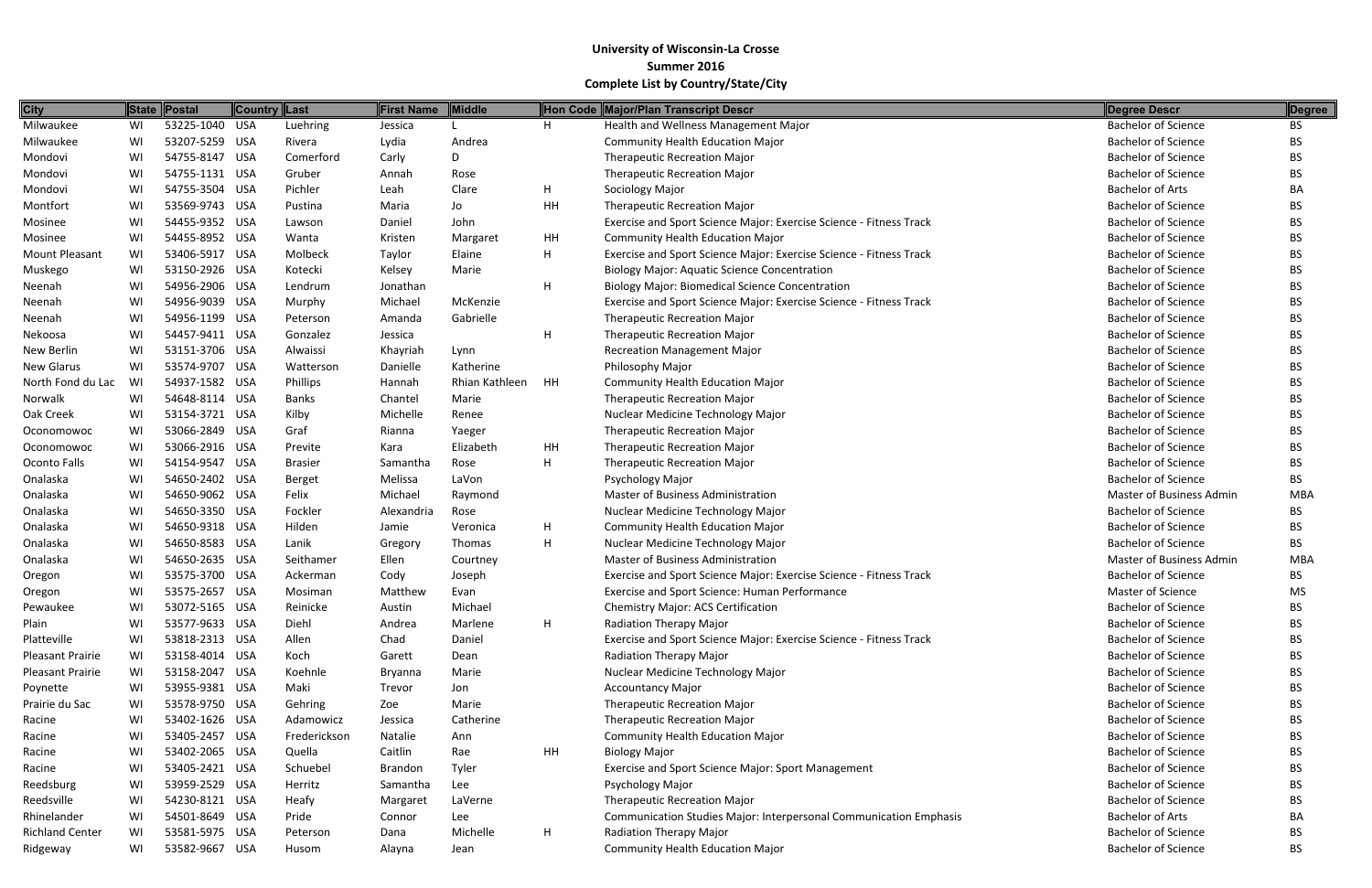| <b>City</b>          |    | State Postal   | Country  Last      | <b>First Name</b> | Middle    |              | Hon Code Major/Plan Transcript Descr                                        | Degree Descr               | Degree      |
|----------------------|----|----------------|--------------------|-------------------|-----------|--------------|-----------------------------------------------------------------------------|----------------------------|-------------|
| Rothschild           | WI | 54474-1922 USA | Guthrie            | Nicole            |           |              | <b>Professional Development</b>                                             | Master of Educ - Prof Dev  | <b>MEPD</b> |
| Saint Cloud          | WI | 53079-1203 USA | Jacobs             | McKenna           | Jordan    |              | <b>Biology Major</b>                                                        | <b>Bachelor of Science</b> | BS.         |
| Sarona               | WI | 54870-9202 USA | Roux               | Ashley            | Danielle  |              | <b>Political Science Major</b>                                              | <b>Bachelor of Science</b> | BS.         |
| Sauk City            | WI | 53583-9550 USA | <b>Breunig</b>     | Nolan             | Glenn     |              | <b>Accountancy Major</b>                                                    | <b>Bachelor of Science</b> | BS.         |
| Saukville            | WI | 53080-1821 USA | Baierl             | Lynn              | Marie     |              | <b>Professional Development</b>                                             | Master of Educ - Prof Dev  | <b>MEPD</b> |
| Shawano              | WI | 54166-6124 USA | Cummings           | Courtney          | Lee       |              | Radiation Therapy Major                                                     | <b>Bachelor of Science</b> | BS.         |
| Sheboygan            | WI | 53081-8102 USA | Fleming            | Joshua            |           |              | <b>Political Science Major</b>                                              | <b>Bachelor of Science</b> | BS          |
| Sheboygan            | WI | 53081-3648 USA | Thorn              | Aaron             | Nicholas  |              | Exercise and Sport Science Major: Sport Management                          | <b>Bachelor of Science</b> | BS.         |
| Sheboygan            | WI | 53081-3616 USA | Yurk               | Devin             | James     |              | Exercise and Sport Science Major: Exercise Science - Pre-professional Track | <b>Bachelor of Science</b> | BS.         |
| South Milwaukee      | WI | 53172-3905 USA | Maciejewski        | Kayla             | Lynn      |              | Sociology Major                                                             | <b>Bachelor of Science</b> | BS.         |
| Sparta               | WI | 54656-8048 USA | Anderson           | Jenna             | Lynn      |              | <b>Recreation Management Major</b>                                          | <b>Bachelor of Science</b> | BS.         |
| Sparta               | WI | 54656-3404 USA | Kiefer             | Samuel            | Robert    |              | <b>Information Systems Major</b>                                            | <b>Bachelor of Science</b> | BS.         |
| <b>Stevens Point</b> | WI | 54481-3728 USA | DeHart             | Desiree           | Dawn      |              | Psychology Major                                                            | <b>Bachelor of Science</b> | BS          |
| Stoddard             | WI | 54658-9571 USA | Tully              | Jordan            | Elizabeth |              | Biology: Nurse Anesthesia Concentration                                     | <b>Master of Science</b>   | MS          |
| Stoughton            | WI | 53589-3462 USA | Alme               | Ashley            | Marie     |              | Exercise and Sport Science Major: Exercise Science - Pre-professional Track | <b>Bachelor of Science</b> | BS.         |
| Stratford            | WI | 54484-8405 USA | Hoffman            | Cheyenne          | Elizabeth |              | Radiation Therapy Major                                                     | <b>Bachelor of Science</b> | BS.         |
| Stratford            | WI | 54484-9406 USA | Kraus              | Benjamin          | Richard   |              | Exercise and Sport Science Major: Sport Management                          | <b>Bachelor of Science</b> | BS.         |
| Suamico              | WI | 54313-8743 USA | Nishida            | Deborah           | Natsumi   |              | Nuclear Medicine Technology Major                                           | <b>Bachelor of Science</b> | BS.         |
| Sun Prairie          | WI | 53590-4011 USA | Harmon             | Ross              | William   |              | <b>Accountancy Major</b>                                                    | <b>Bachelor of Science</b> | BS.         |
| Sun Prairie          | WI | 53590-2420 USA | Larue              | Chelsea           | London    | H            | <b>Recreation Management Major</b>                                          | <b>Bachelor of Science</b> | <b>BS</b>   |
| Sun Prairie          | WI | 53590-9163 USA | Schommer           | Hannah            | Katherine | H            | <b>Community Health Education Major</b>                                     | <b>Bachelor of Science</b> | BS.         |
| Three Lakes          | WI | 54562-9040 USA | Stephens           | Kathleen          | Elizabeth |              | <b>Communication Studies Major: Interpersonal Communication Emphasis</b>    | <b>Bachelor of Arts</b>    | BA          |
| Tomah                | WI | 54660-4283 USA | Divyak             | Katharine         | Mary      |              | Biology: Nurse Anesthesia Concentration                                     | <b>Master of Science</b>   | MS.         |
| Tomah                | WI | 54660-1310 USA | Korinek            | Emma              | Elizabeth | H            | <b>Therapeutic Recreation Major</b>                                         | <b>Bachelor of Science</b> | BS.         |
| Tomah                | WI | 54660-7582 USA | Olsen              | <b>Bryant</b>     | James     | $\mathsf{H}$ | Nuclear Medicine Technology Major                                           | <b>Bachelor of Science</b> | BS.         |
| Trempealeau          | WI | 54661-8256 USA | Wales              | Shaina            | Marie     | HH           | <b>Management Major</b>                                                     | <b>Bachelor of Science</b> | BS.         |
| <b>Two Rivers</b>    | WI | 54241-1223 USA | Van Lanen          | Andrew            | James     |              | <b>Management Major</b>                                                     | <b>Bachelor of Science</b> | BS.         |
| Unity                | WI | 54488-9643 USA | Bloome             | George            | Lea       |              | Exercise and Sport Science Major: Exercise Science - Fitness Track          | <b>Bachelor of Science</b> | BS.         |
| Verona               | WI | 53593-9291 USA | <b>Bischoff</b>    | Aaron             | Lee       |              | Exercise and Sport Science Major: Exercise Science - Fitness Track          | <b>Bachelor of Science</b> | BS          |
| Verona               | WI | 53593-8704 USA | Clark              | Ethan             | Martin    |              | Archaeological Studies Major                                                | <b>Bachelor of Science</b> | BS          |
| Viroqua              | WI | 54665-7664 USA | Erickson           | Alana             | R         |              | Community Health Education: Public Health                                   | Master of Public Health    | <b>MPH</b>  |
| Waukesha             | WI | 53186-6924 USA | <b>Butterfield</b> | David             | Allan     |              | <b>Marketing Major</b>                                                      | <b>Bachelor of Science</b> | BS          |
| Waukesha             | WI | 53189-5700 USA | Knueppel           | Brady             | Charles   | H            | <b>Recreation Management Major</b>                                          | <b>Bachelor of Science</b> | BS.         |
| Waukesha             | WI | 53188-2267 USA | Webber             | Nathanael         | Steven    |              |                                                                             | <b>Bachelor of Science</b> | <b>BS</b>   |
| Waukesha             | WI | 53188-2267 USA | Webber             | Nathanael         | Steven    |              | <b>Chemistry Major: ACS Certification</b>                                   | <b>Bachelor of Science</b> | BS          |
| Waunakee             | WI | 53597-9123 USA | Hadfield           | Jacob             | Donald    |              | <b>Physics Major</b>                                                        | <b>Bachelor of Science</b> | BS          |
| Waunakee             | WI | 53597-1921 USA | Hagen              | Chelsea           |           | H            | Radiation Therapy Major                                                     | <b>Bachelor of Science</b> | BS          |
| Waupaca              | WI | 54981-9522 USA | Miller             | Stewart           | Donald    |              | Nuclear Medicine Technology Major                                           | <b>Bachelor of Science</b> | BS          |
| Waupun               | WI | 53963-1205 USA | Heeringa           | Kelli             | Ann       | H            | <b>Community Health Education Major</b>                                     | <b>Bachelor of Science</b> | BS.         |
| Waupun               | WI | 53963-1962 USA | Kok                | Chelsea           | Anne      |              | <b>Biology Major</b>                                                        | <b>Bachelor of Science</b> | BS.         |
| Wausau               | WI | 54401-7318 USA | Kiepke             | Kendra            | Joelle    | HH           | Sociology Major                                                             | <b>Bachelor of Science</b> | BS.         |
| Wauwatosa            | WI | 53222-3328 USA | Schaefer           | Andrea            | Louise    | H            | Exercise and Sport Science Major: Exercise Science - Pre-professional Track | <b>Bachelor of Science</b> | BS.         |
| West Bend            | WI | 53095-2928 USA | Nothem             | Thane             | Joseph    |              | Biology: Nurse Anesthesia Concentration                                     | Master of Science          | MS.         |
| West Salem           | WI | 54669-9234 USA | Hauser             | Jessica           |           |              | Professional Development                                                    | Master of Educ - Prof Dev  | <b>MEPD</b> |
| West Salem           | WI | 54669-1402 USA | Novak              | Kelsey            | Jo        |              | Exercise and Sport Science Major: Exercise Science - Fitness Track          | <b>Bachelor of Science</b> | BS          |
| Westby               | WI | 54667-7274 USA | East               | Elinor            | Ann       | H            | Art Major                                                                   | <b>Bachelor of Science</b> | <b>BS</b>   |

| <b>Degree Descr</b>                                      | <b>Degree</b>          |
|----------------------------------------------------------|------------------------|
| Master of Educ - Prof Dev                                | <b>MEPD</b>            |
| <b>Bachelor of Science</b>                               | <b>BS</b>              |
| <b>Bachelor of Science</b>                               | BS.                    |
| <b>Bachelor of Science</b>                               | BS                     |
| Master of Educ - Prof Dev                                | <b>MEPD</b>            |
| <b>Bachelor of Science</b>                               | BS.                    |
| <b>Bachelor of Science</b>                               | <b>BS</b>              |
| <b>Bachelor of Science</b>                               | <b>BS</b>              |
| <b>Bachelor of Science</b>                               | <b>BS</b>              |
| <b>Bachelor of Science</b>                               | <b>BS</b>              |
| <b>Bachelor of Science</b>                               | <b>BS</b>              |
| <b>Bachelor of Science</b>                               | <b>BS</b>              |
| <b>Bachelor of Science</b>                               | <b>BS</b>              |
| Master of Science                                        | MS                     |
| <b>Bachelor of Science</b>                               | <b>BS</b>              |
| <b>Bachelor of Science</b>                               | <b>BS</b>              |
| <b>Bachelor of Science</b>                               | <b>BS</b>              |
| <b>Bachelor of Science</b>                               | <b>BS</b>              |
| <b>Bachelor of Science</b>                               | BS                     |
| <b>Bachelor of Science</b>                               | <b>BS</b>              |
| <b>Bachelor of Science</b>                               | BS                     |
| <b>Bachelor of Arts</b>                                  | BА                     |
| Master of Science                                        | <b>MS</b>              |
| <b>Bachelor of Science</b>                               | ΒS                     |
| <b>Bachelor of Science</b>                               | <b>BS</b>              |
| <b>Bachelor of Science</b>                               | <b>BS</b>              |
| <b>Bachelor of Science</b>                               | <b>BS</b>              |
| <b>Bachelor of Science</b>                               | <b>BS</b>              |
| <b>Bachelor of Science</b>                               | BS                     |
| <b>Bachelor of Science</b>                               | BS                     |
| Master of Public Health                                  | MPH                    |
| <b>Bachelor of Science</b>                               | BS                     |
| <b>Bachelor of Science</b>                               | <b>BS</b>              |
| <b>Bachelor of Science</b>                               | <b>BS</b>              |
| <b>Bachelor of Science</b>                               | <b>BS</b>              |
| <b>Bachelor of Science</b>                               | <b>BS</b>              |
| <b>Bachelor of Science</b>                               | <b>BS</b>              |
| <b>Bachelor of Science</b><br><b>Bachelor of Science</b> | <b>BS</b>              |
|                                                          | <b>BS</b>              |
| <b>Bachelor of Science</b><br><b>Bachelor of Science</b> | <b>BS</b><br><b>BS</b> |
| <b>Bachelor of Science</b>                               | <b>BS</b>              |
| Master of Science                                        | <b>MS</b>              |
| Master of Educ - Prof Dev                                | <b>MEPD</b>            |
|                                                          |                        |
| <b>Bachelor of Science</b>                               | BS                     |
| <b>Bachelor of Science</b>                               | <b>BS</b>              |